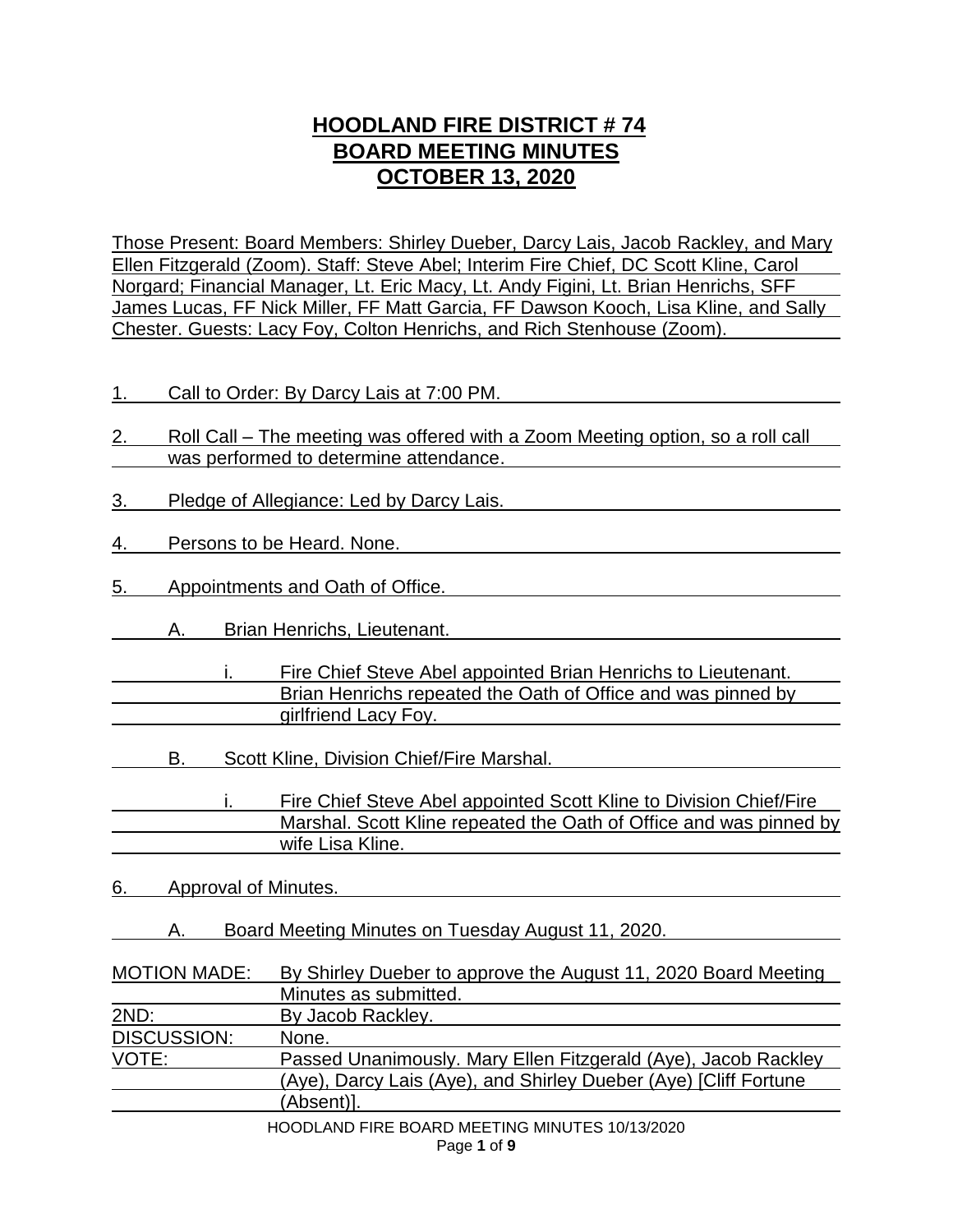# 6. Approval of Minutes Continued

| By Shirley Dueber to approve the August 27, 2020 Work Session                                                                |
|------------------------------------------------------------------------------------------------------------------------------|
|                                                                                                                              |
|                                                                                                                              |
| Passed Unanimously. Mary Ellen Fitzgerald (Abstain), Jacob                                                                   |
| Rackley (Aye), Darcy Lais (Aye), and Shirley Dueber (Aye) [Cliff                                                             |
|                                                                                                                              |
|                                                                                                                              |
| By Jacob Rackley to approve the September 15, 2020 Board                                                                     |
|                                                                                                                              |
|                                                                                                                              |
|                                                                                                                              |
| Passed Unanimously. Mary Ellen Fitzgerald (Aye), Jacob Rackley                                                               |
| (Aye), Darcy Lais (Aye), and Shirley Dueber (Aye) [Cliff Fortune                                                             |
|                                                                                                                              |
|                                                                                                                              |
|                                                                                                                              |
|                                                                                                                              |
| Thank you from US Bank in Estacada for helping with the Riverside Fire.                                                      |
| Letter from Pacific Office Automation regarding their dissatisfaction with                                                   |
|                                                                                                                              |
|                                                                                                                              |
|                                                                                                                              |
| Purchased new video conferencing equipment to make it easier for                                                             |
| We are getting COVID fund reimbursement for purchases that<br>have been made directly related to COVID including face masks, |
|                                                                                                                              |
| Now have four resident volunteers living at the Government Camp                                                              |
|                                                                                                                              |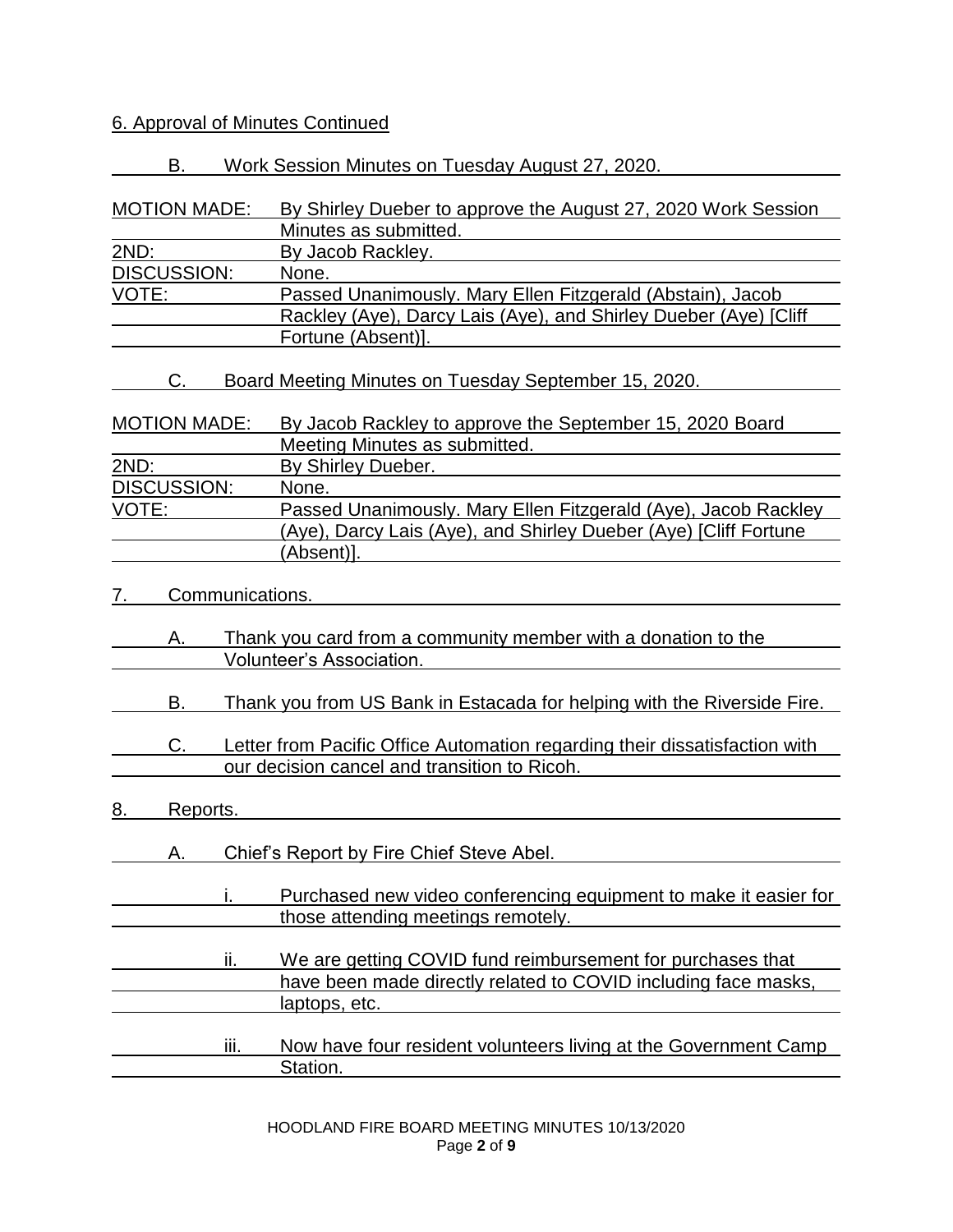# 8. A. Reports – Chief's Report Continued

|    | iv.   | Conducting another Driver/Pumper Operator course to get more<br>volunteers signed off on the apparatus.                                                                                                                                                                                             |
|----|-------|-----------------------------------------------------------------------------------------------------------------------------------------------------------------------------------------------------------------------------------------------------------------------------------------------------|
|    | ν.    | Division Chief Testing has been approved by Civil Service and the<br>testing will take place on October 23, 2020.                                                                                                                                                                                   |
|    | vi.   | Fire Chief Recruitment ends Friday October 16, 2020. SDAO has<br>currently received two applications so far.                                                                                                                                                                                        |
|    | vii.  | E-351 is at the shop and needing significant repairs. WT-351 is<br>also getting repaired. E-354 had some issues and is now repaired.<br>E-353 has some issues and will need to be repaired.                                                                                                         |
|    | viii. | Domicile is cleared out and staff is in the process of deep cleaning.                                                                                                                                                                                                                               |
|    | ix.   | DC Kline is working on the options for placing a mobile home<br>onsite.                                                                                                                                                                                                                             |
|    | х.    | Going to be adding a Washer/Dryer at the station.                                                                                                                                                                                                                                                   |
|    | xi.   | In the process of finishing up the FY 2018-2019 Audit.                                                                                                                                                                                                                                              |
|    | xii.  | Issues regarding the switch from POA to Ricoh. Letter from POA<br>was forwarded on to the Board. POA wants to charge us the full<br>cost to buy out the rest of the contract plus and additional 20%.<br>Current plan is to switch IT to Ricoh and keep POA printers until<br>the contract expires. |
|    | xiii. | Received a grant from "Fire House Subs" to cover some of the<br>costs to replace our vehicle extrication equipment.                                                                                                                                                                                 |
| В. |       | DC Kline Report by DC Scott Kline.                                                                                                                                                                                                                                                                  |
|    |       | 2020-2021 Training Company is half way through their Fire training.<br>Eight TC members and one fast track.                                                                                                                                                                                         |
|    | ii.   | Updating the Standards of Cover per SDAO recommendations.                                                                                                                                                                                                                                           |
|    | iii.  | Updating Technical Rescue SOG, relating to Trail Rescue<br>response.                                                                                                                                                                                                                                |
|    | iv.   | Working on the options and costs for placing a mobile home<br>onsite. We also have to meet Clackamas County Guidelines for<br>ADA accessibility, residential fire sprinkler, snow load, etc.                                                                                                        |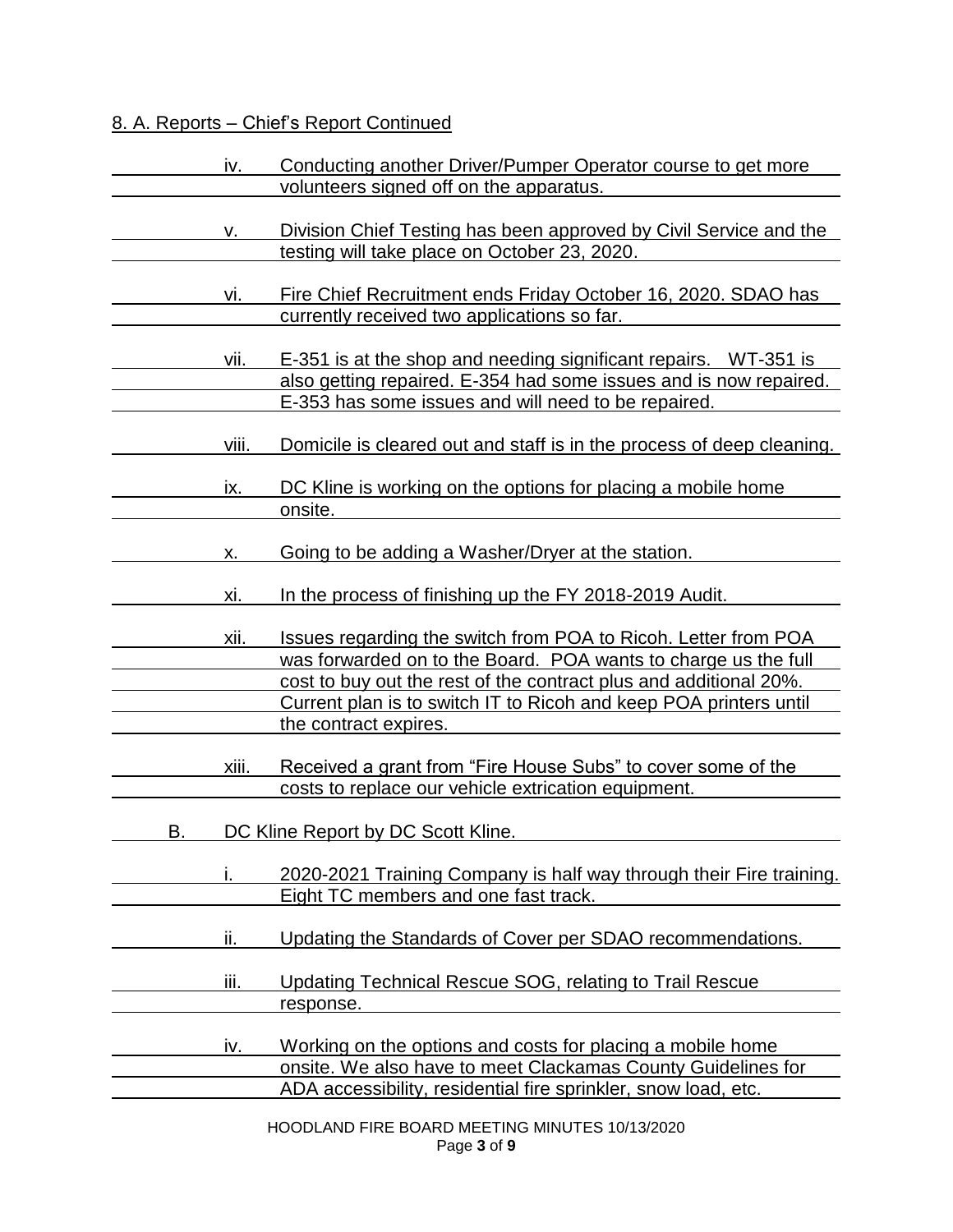#### 8. B. Reports – DC Kline's Report Continued

|    | v.    | Taught a class for CERT monthly training.                                                                                                                                             |
|----|-------|---------------------------------------------------------------------------------------------------------------------------------------------------------------------------------------|
| C. |       | <b>CERT Report by DC Scott Kline and Sally Chester.</b>                                                                                                                               |
|    |       | Hoodland Fire is hosting a CERT Summit, since Clackamas County<br>cancelled.                                                                                                          |
|    | ii.   | Received a PPE Grant from Clackamas County, will be receiving<br>150 items of PPE for the seasons.                                                                                    |
|    | iii.  | Applied for an Intelligent Fire Training System Grant.                                                                                                                                |
|    | IV.   | Spook Alley this year will be a drive through event.                                                                                                                                  |
|    | ν.    | Working with Clackamas County Disaster Management.                                                                                                                                    |
|    | vi.   | Providing public Firewise and Winterwise education information to<br>the community.                                                                                                   |
|    | vii.  | CERT was stationed at the PGE Resource Center at Welches<br>School during the week of the power outage. Members volunteered<br>150 hours and provided information to 3,500 residents. |
|    | viii. | Members involved in TIP and have gone on multiple callouts.                                                                                                                           |
|    | IX.   | Provided TIP outreach for evacuees of the Riverside Fire.                                                                                                                             |
| D. |       | <b>SDAO Assessment Report.</b>                                                                                                                                                        |
|    |       | Updating Fire Chief Job description and currently recruiting.                                                                                                                         |
|    | ii.   | Continuing to update Polices.                                                                                                                                                         |
|    | iii.  | Working on setting up the apparatus and equipment to allow for<br>limited crew members to perform more effectively.                                                                   |
|    | iv.   | Working on options for mobile home to be placed onsite.                                                                                                                               |
|    | ۷.    | Recruiting new volunteers, currently training new volunteers in the<br>Training Academy.                                                                                              |
|    | vi.   | Four Resident Volunteers living at the Government Camp Station.                                                                                                                       |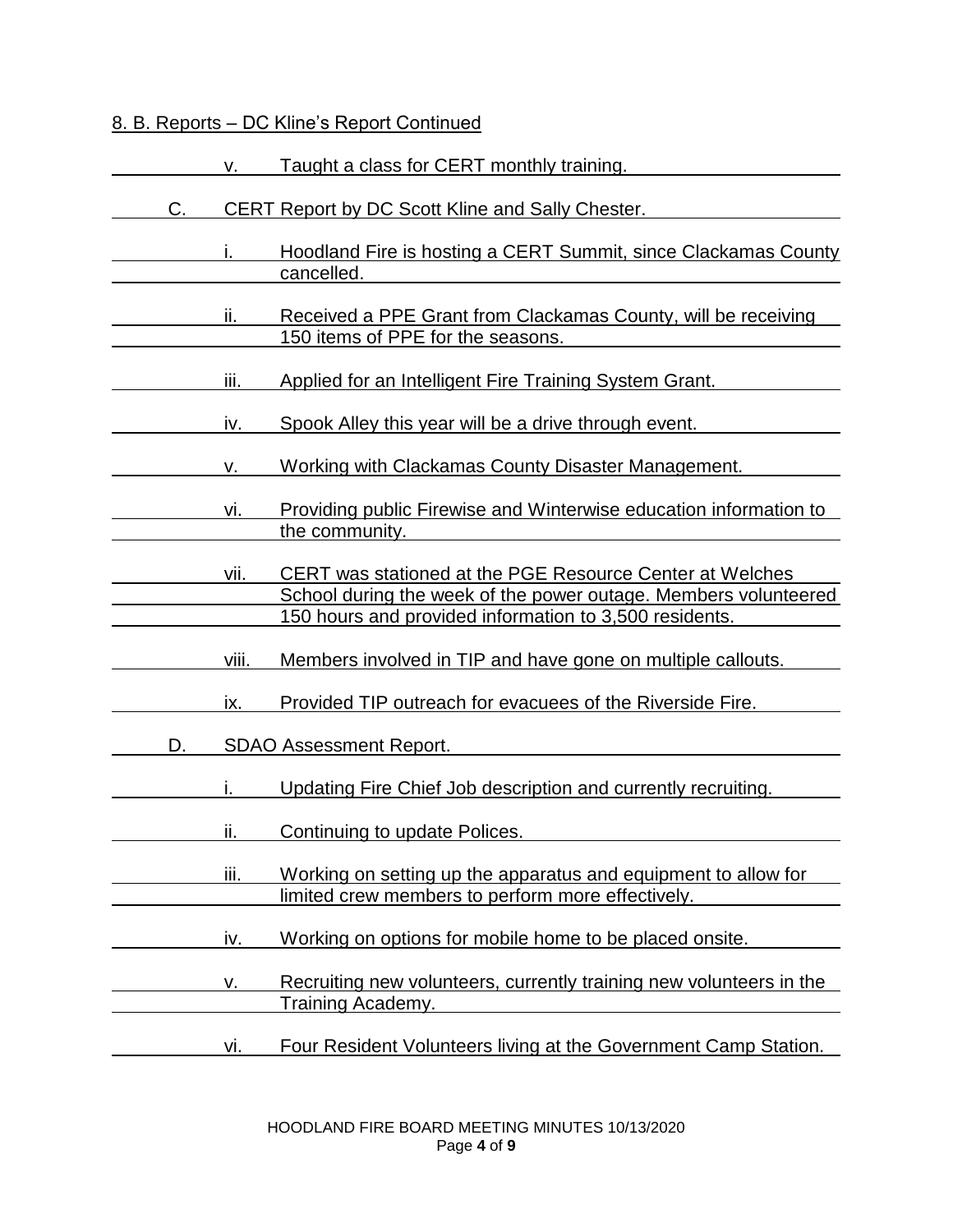# 8. D. Reports – SDAO Assessment Report Continued

|     |                            | vii.  | Continuing to get caught up on Audits, we are currently finishing up<br>the FY 2018-2019 Audit.                                                                                                                                                                                                                                                                                                                       |
|-----|----------------------------|-------|-----------------------------------------------------------------------------------------------------------------------------------------------------------------------------------------------------------------------------------------------------------------------------------------------------------------------------------------------------------------------------------------------------------------------|
|     |                            | viii. | Working on an Ordinance (on the agenda tonight) to go along with<br>the cost recovery policy.                                                                                                                                                                                                                                                                                                                         |
|     |                            | ix.   | Civil Service approved the testing process for the Division Chief:<br>Operations and Training, so a test will be conducted on October<br>23, 2020. The Division Chief of Operations and Training will be<br>given some of the responsibilities outlined in the SDAO Report.                                                                                                                                           |
|     |                            | х.    | Some of the items are the Board's responsibility. Mary Ellen<br>Fitzgerald suggests discussing these items at the next Board<br>Meeting.                                                                                                                                                                                                                                                                              |
| 9.  |                            |       | Finance by Carol Norgard.                                                                                                                                                                                                                                                                                                                                                                                             |
|     | Α.                         |       | Board members received bank account balances via email as requested.                                                                                                                                                                                                                                                                                                                                                  |
|     | В.                         |       | Board Secretary/Treasurer Mary Ellen Fitzgerald agreed to come in                                                                                                                                                                                                                                                                                                                                                     |
|     | C.                         |       | monthly to review the financials to provide oversight.<br><b>Account Balances and Budget Report reviewed.</b>                                                                                                                                                                                                                                                                                                         |
|     | D.                         |       | Received some tax deposits, but they are less than usual.                                                                                                                                                                                                                                                                                                                                                             |
| 10. | Unfinished Business. None. |       |                                                                                                                                                                                                                                                                                                                                                                                                                       |
| 11. | New Business.              |       |                                                                                                                                                                                                                                                                                                                                                                                                                       |
|     | А.                         |       | First Reading of Policy #516: Fraternization and Member Relationships.                                                                                                                                                                                                                                                                                                                                                |
|     |                            |       | The policy was reviewed and approved by Judy Clark (HR<br>Answers) and Attorney John Watts. This policy was developed to<br>protect the fire district by avoiding conflicts of interest and ensuring<br>that one member in a relationship is not the supervisor over the<br>other. The only relationships that are strictly prohibited are<br>relationships with Fire Board members, Deputy Chief, and Fire<br>Chief. |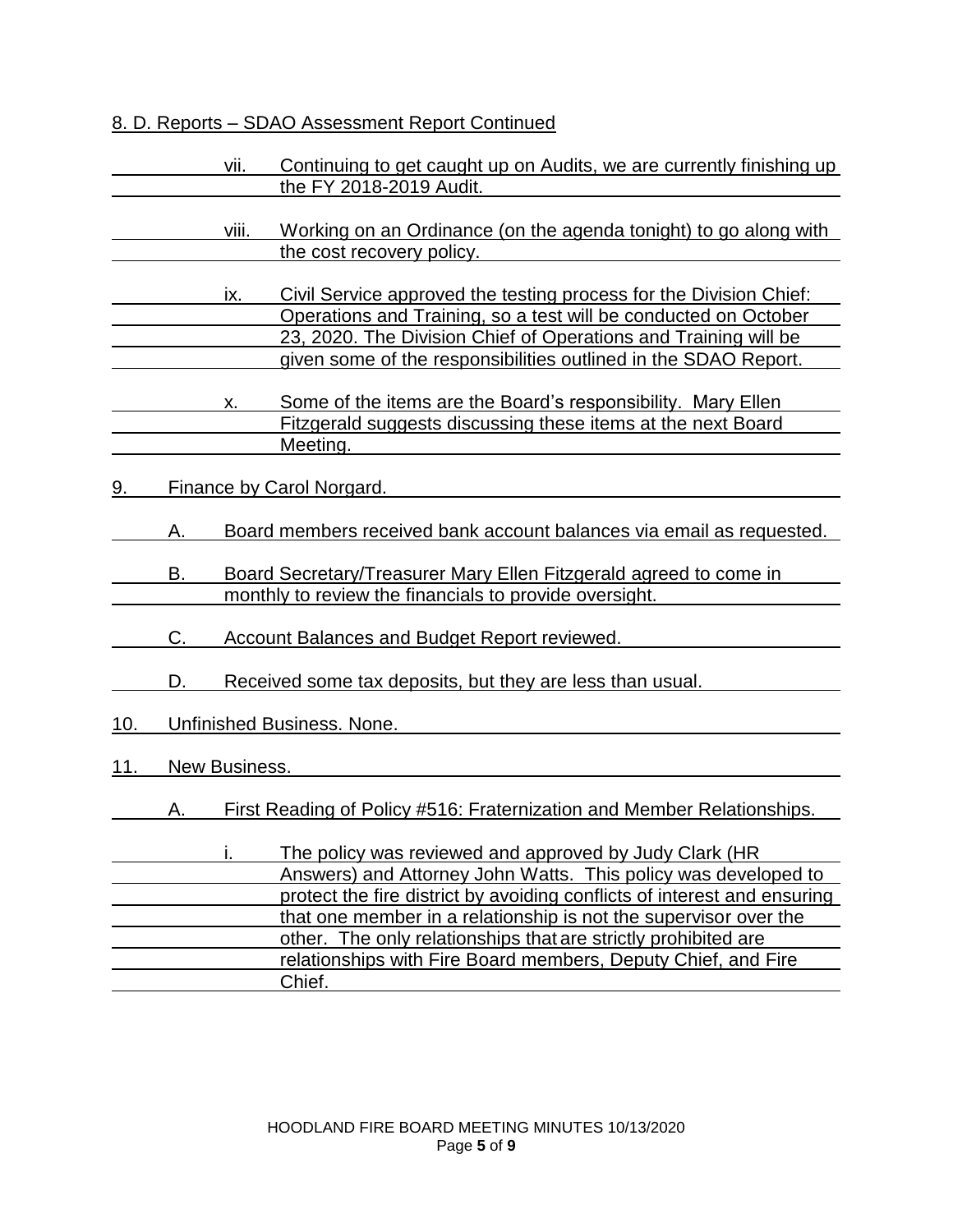# 11. A. New Business - First Reading of Policy #516 Continued

| <b>MOTION MADE:</b> | By Shirley Dueber to approve the first reading of Policy #516:        |
|---------------------|-----------------------------------------------------------------------|
|                     | Fraternization and Member Relationships.                              |
| 2ND:                | By Jacob Rackley.                                                     |
| <b>DISCUSSION:</b>  | None.                                                                 |
| VOTE:               | Passed Unanimously. Mary Ellen Fitzgerald (Aye), Jacob Rackley        |
|                     | (Aye), Darcy Lais (Aye), and Shirley Dueber (Aye) [Cliff Fortune      |
|                     | (Absent)].                                                            |
|                     |                                                                       |
| В.                  | <u>First Reading of Policy #020: Adopting an Ordinance.</u>           |
|                     |                                                                       |
| i.                  | This policy follows the ORS procedure for adopting an Ordinance.      |
|                     |                                                                       |
| <b>MOTION MADE:</b> | By Jacob Rackley to approve the first reading of Policy #020:         |
|                     | Adopting an Ordinance.                                                |
| 2ND:                | By Shirley Dueber.                                                    |
| <b>DISCUSSION:</b>  | There is a small typo under item D.                                   |
| VOTE:               | Passed Unanimously. Mary Ellen Fitzgerald (Aye), Jacob Rackley        |
|                     | (Aye), Darcy Lais (Aye), and Shirley Dueber (Aye) [Cliff Fortune      |
|                     | (Absent)].                                                            |
|                     |                                                                       |
| C.                  | Ordinance 2020-1.                                                     |
|                     |                                                                       |
| ı.                  | Ordinance for Out-of-District Billing and Cost Recovery and In-       |
|                     | District Cost Recovery for Transportation Corridor Billing and Non-   |
|                     | Taxed Properties that lie within District Jurisdictional Boundaries.  |
|                     |                                                                       |
| ii.                 | The Ordinance doesn't apply to Hoodland Fire District Taxpayers.      |
| <b>MOTION MADE:</b> | By Shirley Dueber to approve the first reading of Ordinance           |
|                     | $2020 - 1.$                                                           |
| 2ND:                | By Jacob Rackley.                                                     |
| <b>DISCUSSION:</b>  | None.                                                                 |
| VOTE:               | Passed Unanimously. Mary Ellen Fitzgerald (Aye), Jacob Rackley        |
|                     | (Aye), Darcy Lais (Aye), and Shirley Dueber (Aye) [Cliff Fortune      |
|                     | (Absent)].                                                            |
|                     |                                                                       |
| D.                  | <b>Testing Process for Division Chief of Operations and Training.</b> |
|                     |                                                                       |
| i.                  | Civil Service has approved moving forward with the Division Chief     |
|                     | Testing process. Board Approval is needed to approve moving           |
|                     | forward with promoting an internal candidate with less than three     |
|                     | applicants.                                                           |
|                     |                                                                       |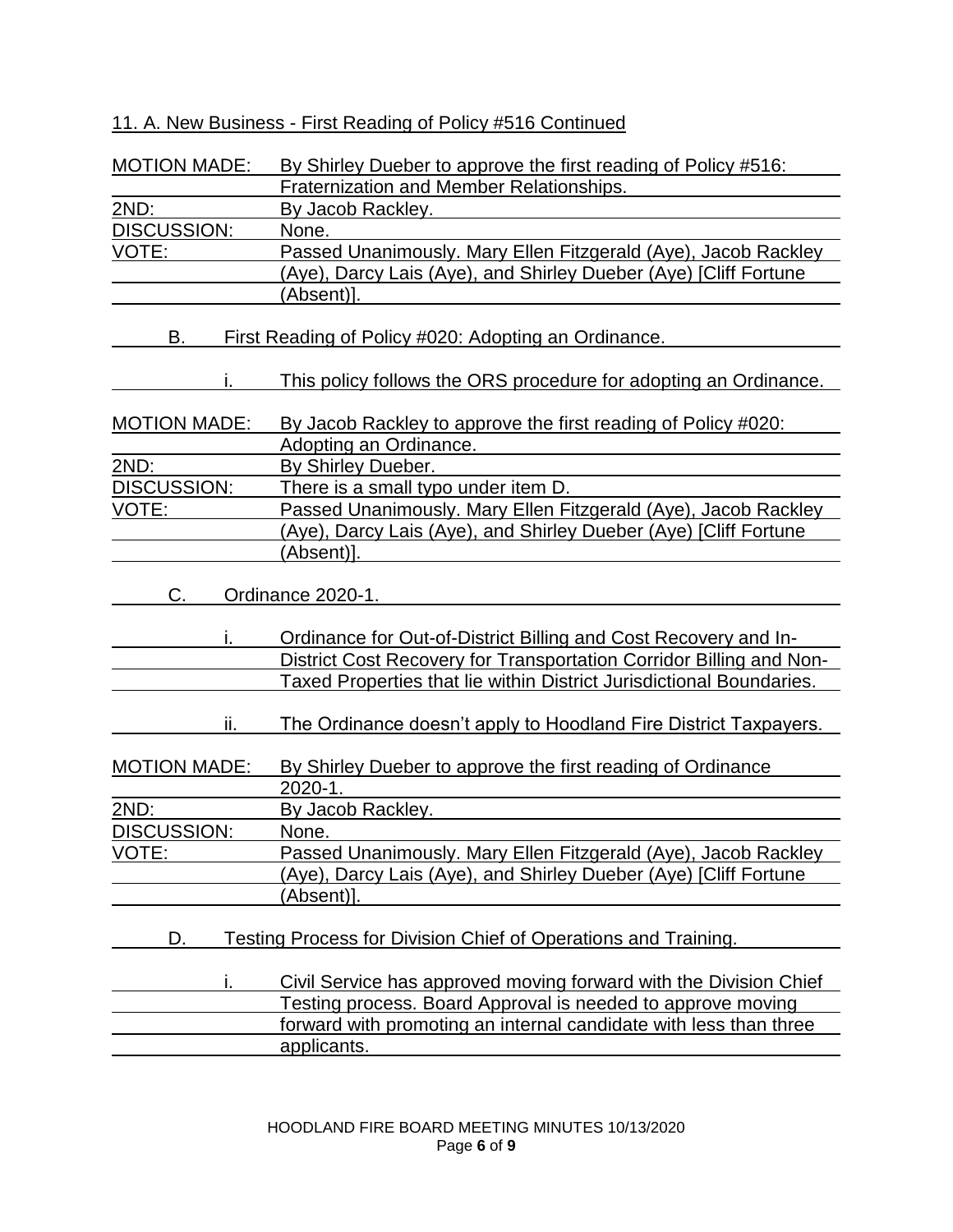11. D. New Business - Testing Process for Division Chief Continued

| <b>MOTION MADE:</b> |          | By Jacob Rackley to approve moving forward with the testing          |
|---------------------|----------|----------------------------------------------------------------------|
|                     |          | process for the Division Chief of Operations and Training and        |
|                     |          | promoting an internal candidate with less than three applicants.     |
| 2ND:                |          | By Shirley Dueber.                                                   |
| DISCUSSION:         |          | Civil Service rules usually require three candidates. An internal    |
|                     |          | promotion would help to avoid the likelihood of layoffs. We should   |
|                     |          | have a minimum of two candidates.                                    |
| VOTE:               |          | Passed Unanimously. Mary Ellen Fitzgerald (Aye), Jacob Rackley       |
|                     |          | (Aye), Darcy Lais (Aye), and Shirley Dueber (Aye) [Cliff Fortune     |
|                     |          | (Absent)].                                                           |
| Е.                  |          | <b>Fire Chief Interview Schedule.</b>                                |
|                     |          |                                                                      |
|                     |          | SDAO sent out the Hoodland Fire Chief Hiring Process Timeline for    |
|                     |          | the Board to Review.                                                 |
|                     |          |                                                                      |
|                     | ii.      | Mary Ellen Fitzgerald is unavailable for the Special Board Meeting   |
|                     |          | on October 23, 2020.                                                 |
|                     |          |                                                                      |
|                     | iii.     | We need to confirm that there will be a quorum of Board Members      |
|                     |          | available to attend the Meeting.                                     |
| F.                  |          | <b>Fire Chief Employment Contract.</b>                               |
|                     |          |                                                                      |
|                     |          | <b>Previously distributed Fire Chief Recruitment Binder contains</b> |
|                     |          | sample employment contracts and sample evaluations. This needs       |
|                     |          | to be discussed more at a later date.                                |
|                     |          |                                                                      |
|                     | ii.      | Board members can also provide input to Fire Chief Steve Abel via    |
|                     |          | email so he can help facilitate the process.                         |
|                     |          |                                                                      |
| G.                  | Surplus. | Resolution 2020-11 Declare Brightwood Fire Station Generator as      |
|                     |          |                                                                      |
|                     | i.       | Brightwood Station has a new generator provided by the contract      |
|                     |          | with the Clackamas 800 Communications.                               |
|                     |          |                                                                      |
|                     | ii.      | The old generator has been removed and is sitting outside of the     |
|                     |          | station.                                                             |
|                     |          |                                                                      |
|                     | iii.     | The generator could be sold, auctioned, or donated.                  |
|                     |          |                                                                      |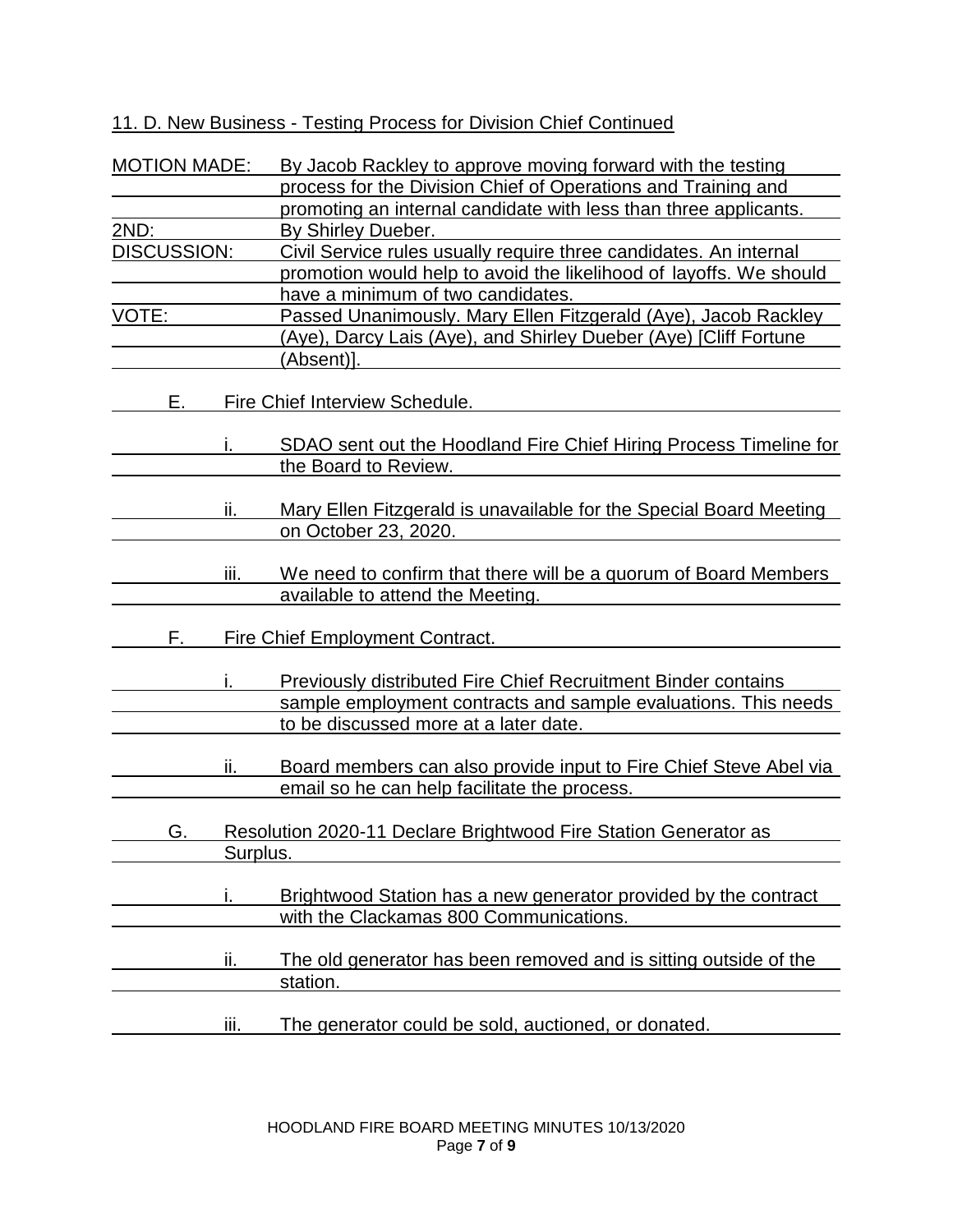## 11. G. New Business - Resolution 2020-11 Continued

| iv.                         | The generator should be donated to one of the Oregon Fire                                                                               |
|-----------------------------|-----------------------------------------------------------------------------------------------------------------------------------------|
|                             | Departments that suffered losses in the 2020 Wildfires. Fire Chief                                                                      |
|                             | Steve Abel will coordinate the donation.                                                                                                |
| <b>MOTION MADE:</b>         | By Shirley to adopt Resolution 2020-11 Declare Brightwood Fire<br>Station Generator as Surplus.                                         |
| 2ND:                        | By Jacob Rackley.                                                                                                                       |
| <b>DISCUSSION:</b>          | None.                                                                                                                                   |
| VOTE:                       | Passed Unanimously. Mary Ellen Fitzgerald (Aye), Jacob Rackley                                                                          |
|                             | (Aye), Darcy Lais (Aye), and Shirley Dueber (Aye) [Cliff Fortune                                                                        |
|                             | (Absent)].                                                                                                                              |
| Н.                          | First Reading of Policy #003: Officers of the District Board.                                                                           |
|                             | The Board Officer title of Chairperson would change to President<br>and the title of Vice Chairperson would change to Vice President to |
|                             | align with Oregon Revised Statutes (ORS).                                                                                               |
| ii.                         | Policy #003: Officers of the District Board combines the information                                                                    |
|                             | and replaces Policy #002, Policy #003, Policy #004, Policy #005,                                                                        |
|                             | and Policy #009.                                                                                                                        |
| <b>MOTION MADE:</b>         | By Jacob Rackley to approve the First Reading of Policy #003:                                                                           |
|                             | Officers of the District Board which combines and replaces Policy                                                                       |
|                             | #002, Policy #003, Policy #004, Policy #005, and Policy #009.                                                                           |
| 2ND:                        | By Mary Ellen Fitzgerald.                                                                                                               |
| <b>DISCUSSION:</b>          | None.                                                                                                                                   |
| VOTE:                       | Passed Unanimously. Mary Ellen Fitzgerald (Aye), Jacob Rackley                                                                          |
|                             | (Aye), Darcy Lais (Aye), and Shirley Dueber (Aye) [Cliff Fortune                                                                        |
|                             | (Absent)].                                                                                                                              |
| 12.<br>Motion to Pay Bills. |                                                                                                                                         |
|                             |                                                                                                                                         |
| <b>MOTION MADE:</b>         | By Shirley Dueber to pay all bills as submitted.                                                                                        |
| 2ND:                        | By Jacob Rackley.                                                                                                                       |
| <b>DISCUSSION:</b>          | None.                                                                                                                                   |
| VOTE:                       | Passed Unanimously. Mary Ellen Fitzgerald (Aye), Jacob Rackley                                                                          |
|                             | (Aye), Darcy Lais (Aye), and Shirley Dueber (Aye) [Cliff Fortune<br>(Absent)].                                                          |
|                             |                                                                                                                                         |